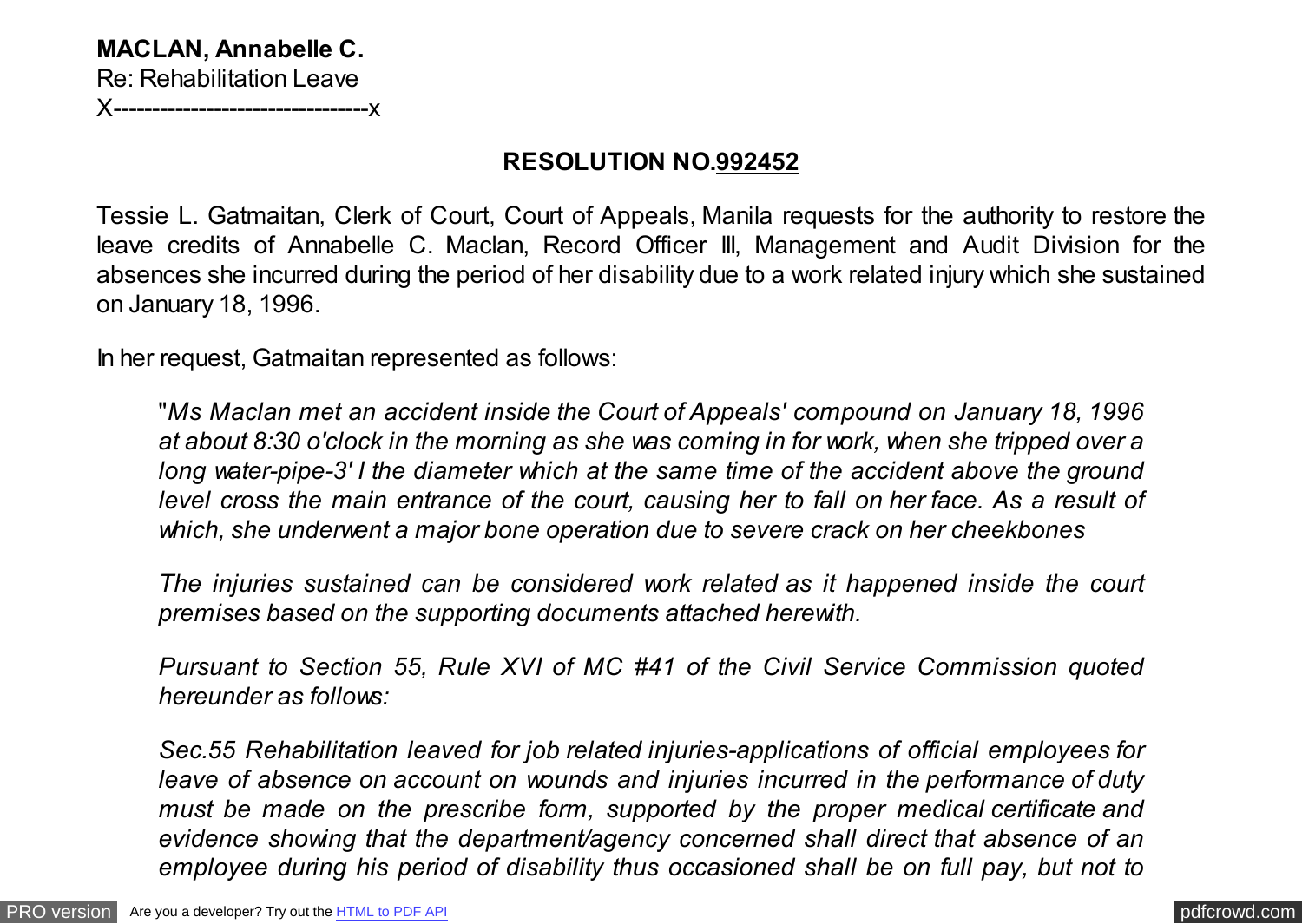*exceed six(6) months. He shall also authorize the payment of medical attendance, necessary transportation, subsistence and hospital fees of the injuries person. Absence in the case contemplated shall not be charged against sick leave or vacation leave, if there are any,'*

*In lieu of the above justification, may we request that Mrs. Maclan's request for the restoration/rehabilitation of her leave credits be considered and approved."*

Records shows that the at about eight-thirty in the morning of January 18, 1998, Gatmaitan, while walking towards the main entrance of the court, suddenly tripped over a long water pipe measuring three (3) inches in diameter lying above the ground level which caused her to fall flat on her face. As a result, she suffered a severe crack on her cheek bone necessitating her to undergo a major cheek bone operation as evidenced by the medical certificate issued by Dr. Felipe H. Hernandez on February 12, 1996 and hospital records from the Mary Johnston Hospital.

Based on the records of the case, there is no doubt that Maclan was accidentally injured while at work. Clearly, said accident may be considered to have occurred while she was performance of her work and within the place where her job necessarily required her to be since it occurred during office hours. Such being the case, the injuries suffered by Maclan are compensable as employment accident.

As work-related injury, Maclan is entitled to full pay during the period of her treatment and recuperation, provided that the same shall not exceed six (6) months. She is also entitled to the payment of her medial attendance, necessary transportation, and subsidence and hospital fees. Hence, any absences that were deducted from her leave credits should be restored **(RES. No. 991606, Arsenio, Rhodora C. dated July 20, 1999).**

While it is true that at the time Maclan suffered injuries (January 18, 1998) the law in force is Section 19, Rule XIV of the Omnibus Rules Implementing Book V of the Executive Order No. 292 which requires that an employee must first exhaust his leave credits before he can avail of the rehabilitation leave with pay, **Memorandum Curcular No. 41, s. 1998** (which grants the injured employee rehabilitation leave for a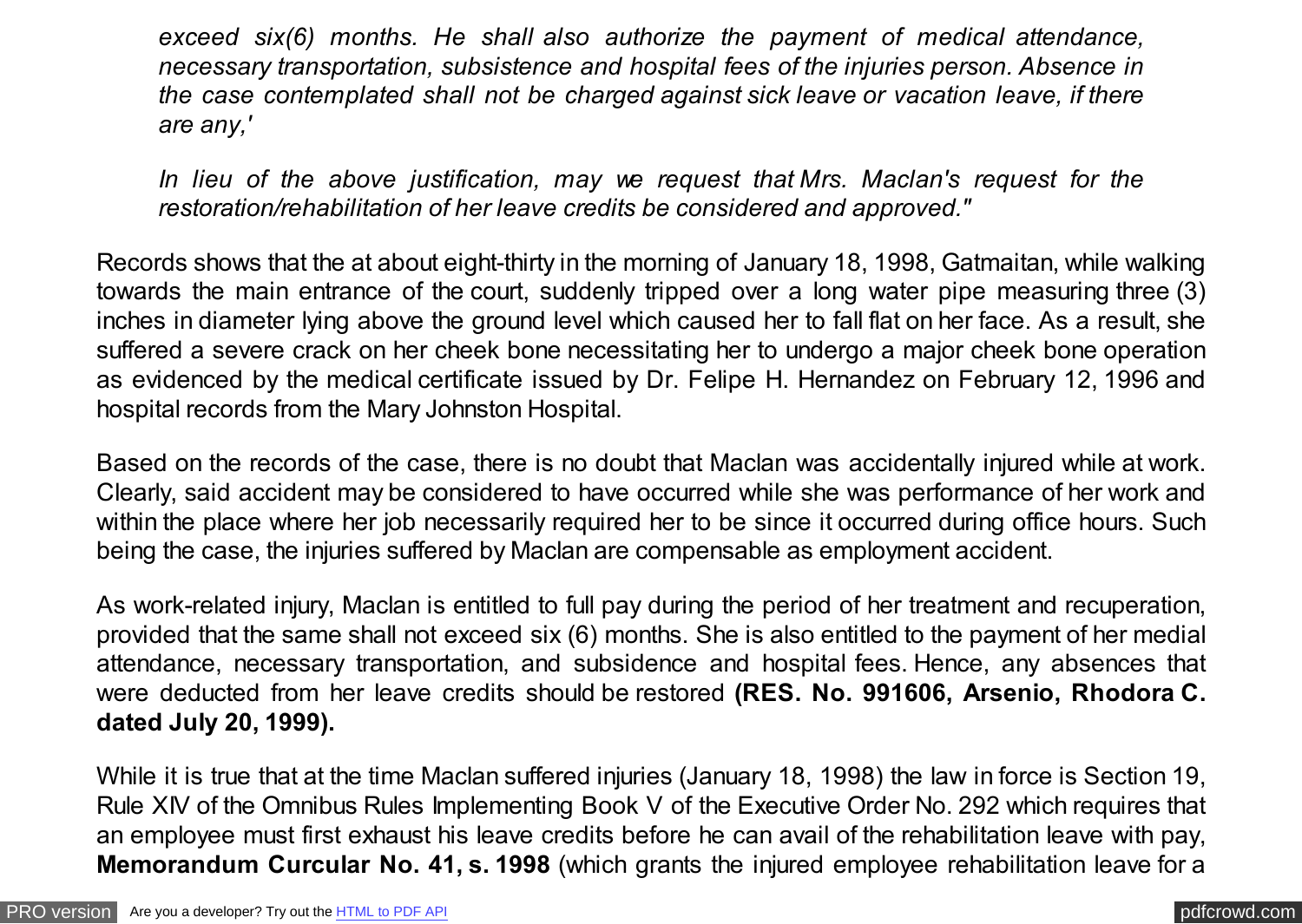maximum period of six months (6) without requiring said employee to exhaust leave credits), is the law applicable at the time of Maclan's application. Being in the nature of a social legislation, the benefits therein granted should be given to Maclan.

Thus, Maclan ids entitled to full pay during the period of absence due to medical treatment and recuperation. She is also entitled to the payment of medical expenses, necessary transportation, and subsistence and hospital fees. Further, any absence which where deducted from her leave credits should be restored (supra).

**WHEREFORE,** request of Tessie L. Gatmaitan is hereby granted. Accordingly, Annabelle C. Maclan is entitled to the benefits during the period of her medical treatment and recuperation, provided under **Section 55 of Memorandum Circular No. 41, s. 1998.**

Quezon City **NOV 04 1999**

**THELMA P. GAMINDE** Commissioner

**CORAZON ALMA G. DE LEON** Chairman

## **JOSE F. ERESTAIN, JR.** Commissioner

[PRO version](http://pdfcrowd.com/customize/) Are you a developer? Try out th[e HTML to PDF API](http://pdfcrowd.com/html-to-pdf-api/?ref=pdf) provided and the example of the HTML to PDF API [pdfcrowd.com](http://pdfcrowd.com)